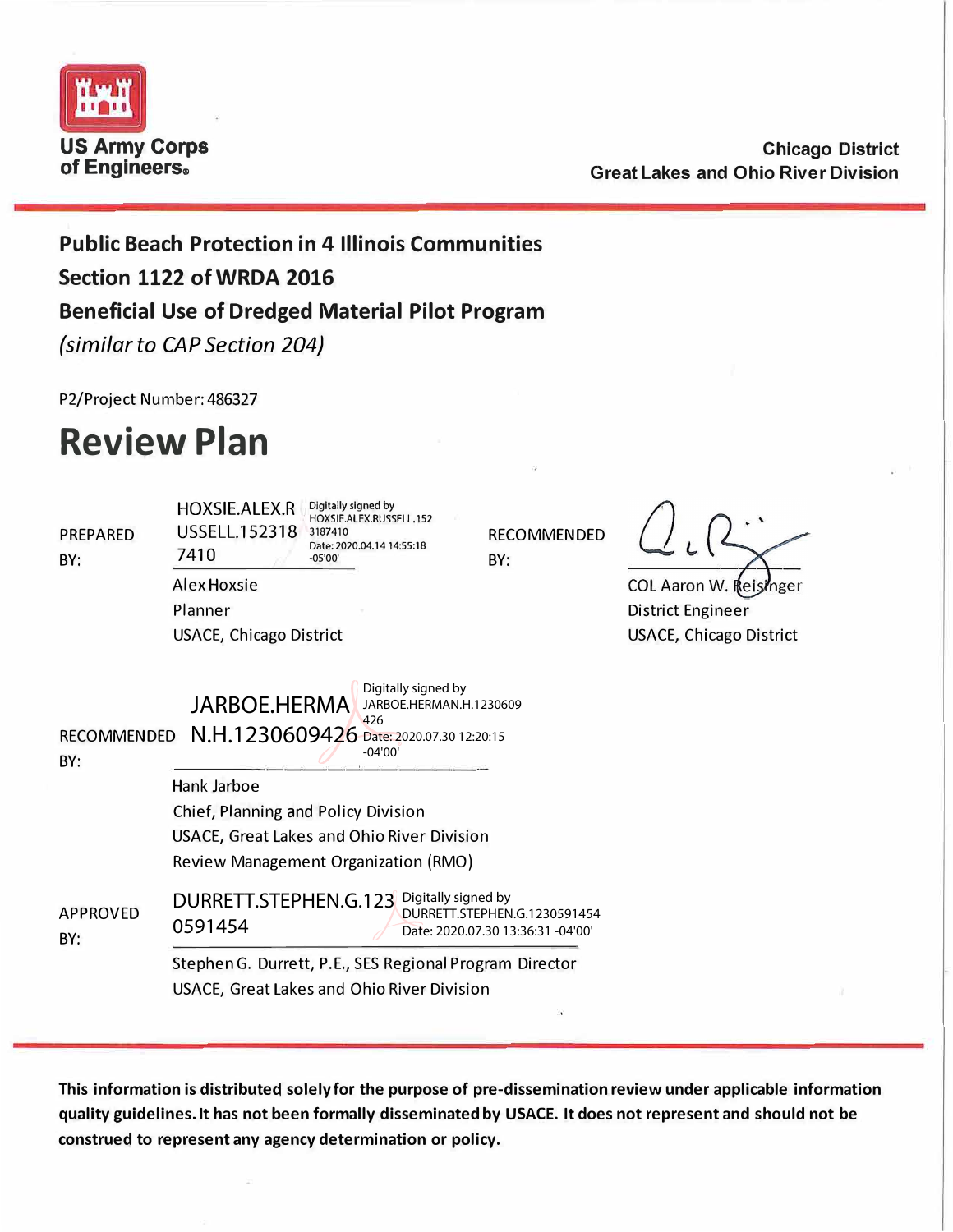## I. **PURPOSE, AUTHORITY, STUDY DESCRIPTION AND PRODUCTS**

#### **A. Purpose.**

This review plan defines levels and scopes of review required for the feasibility phase products.

#### **B. Authority**

Section 1122 of the Water Resources Development Act (WRDA) of 2016 (modifying Section 204 of WRDA 1992). Accordingly, the feasibility study process for pilot projects in this program is being completed similarly to that for Section 204 of WRDA 1992.

## **C. Review Management Organization (RMO).**

The RMO is responsible for managing the overall peer review effort described in this review plan. The RMO for CAP Section 204 studies is LRD, and the LRD Commander or their Director of Programs is responsible for approving the Review Plan. LRD will serve as the RMO for this Section 1122 pilot project study and has delegated to the Chicago District all other RMO responsibilities identified in EC1165-2-217, except final review and approval of the RP.

#### **D. Decision Document**

The Public Beach Protection in 4 Illinois Communities Project, Section 1122 of WRDA 2016 decision document will be prepared in accordance with EP 1105-2-58 (previously ER 1105-2- 100, Appendix F). The preferred decision document format is contained in the Detailed Project Report (DPR) template in the LRD CAP Program Management Plan/Standard Operating Procedures, which integrates the environmental documentation required under NEPA and other relevant environmental statutes into the project decision document. The purpose of a DPR is to document the basis for a recommendation to invest federal and non-federal resources to address a local water resource problem or opportunity of significance to the Nation. The approval level of the decision document is the LRD Commander.

An updated EA and FONSI was completed for Waukegan Harbor dredging in September 2019 on a parallel effort that predated the Section 1122 Pilot Project Program. As such, the final feasibility report document will not be an integrated DPR/EA as is typical. Rather, LRC will incorporate the completed 2019 EA by reference in the feasibility report. Additionally, LRC will include the EA and FONSI as an appendix to the final Section 1122 feasibility report.

## **E. Study/Project Description**

Current storm damage costs thousands of dollars to repair and endangers important infrastructure, including: piers, break walls, beach access points, boat launches, water pipes, sewer pipes, and roads. Erosion and sediment overwash cause significant drop-offs at swimming beaches and endanger public access points.ap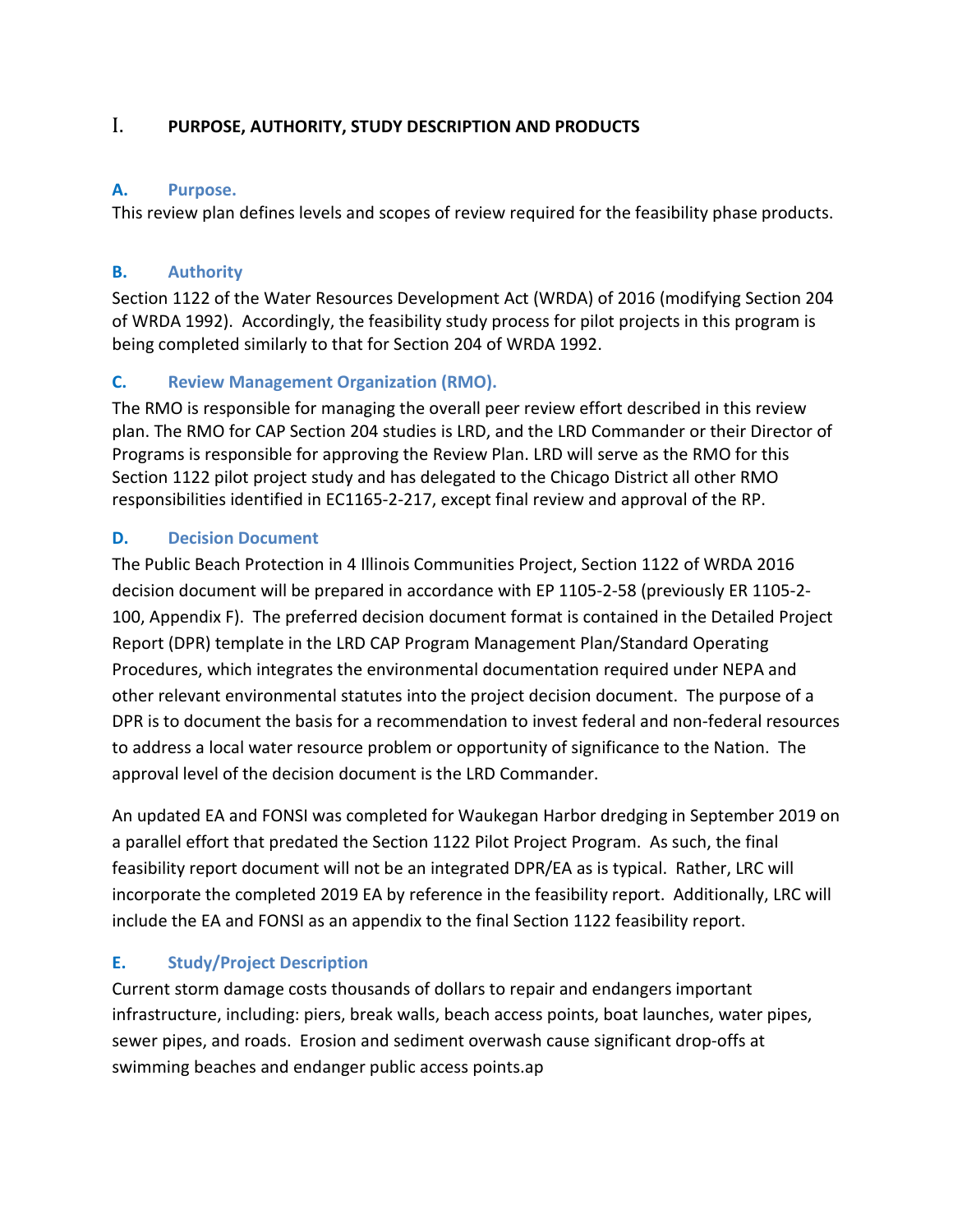The construction of shore perpendicular structures updrift have resulted in increased downdrift shoreline erosion. Urbanization along the Illinois shoreline has resulted in the destruction of the majority of natural Lake Michigan coastal habitat. Currently, record high lake levels are increasing erosion and public concern/awareness.

If no additional action is taken to address erosion at the 6 public beaches included in the pilot project proposal, it is expected that the non-federal sponsors would continue to truck in quarried sand, as local funding allows, to protect these public amenities and their associated natural habitat. During periods of high lake levels, erosion would continue to reduce the size of these beaches, increasing the risk of damage to the property, populations, and infrastructure behind them. In time, erosion may eventually limit effective options to structural alternatives for coastal management such as revetments and groins to reduce erosion. These measures would be more expensive, result in reduced habitat and public recreation, and cause or exacerbate additional erosion downdrift.

Using dredged material beneficially to protect public beaches and improve coastal habitats while supporting navigation in Waukegan Harbor. Additionally, an opportunity exists to restore and protect critical habitat for a variety of critical species including the federally-listed Piping plover (*Charadrius melodus*) and Pitcher's thistle (*Cirsium pitcher*).

Waukegan Harbor is an authorized federal navigation harbor located in Waukegan, Illinois on the western shore of Lake Michigan. The harbor is located approximately 40 miles north of Chicago, Illinois and 10 miles south of the Illinois-Wisconsin state line. The federal navigation channel is comprised of three main areas: Inner Harbor, Outer Harbor, and Approach Channel. There is also an area adjacent to the federal harbor known as the Advanced Maintenance Area. This area is dredged to form a basin where littoral sand can be deposited before it settles in the federal channel reducing the frequency of dredging the federal channel. The harbor is used for both industrial and recreational activities.

The default location for placement of dredged material is currently in the open water area approximately 1 mile south of Waukegan Harbor. The littoral placement of sand adjacent to Illinois Beach State Park has occurred in the past, but continues to be contingent on the park's funding for sand placement.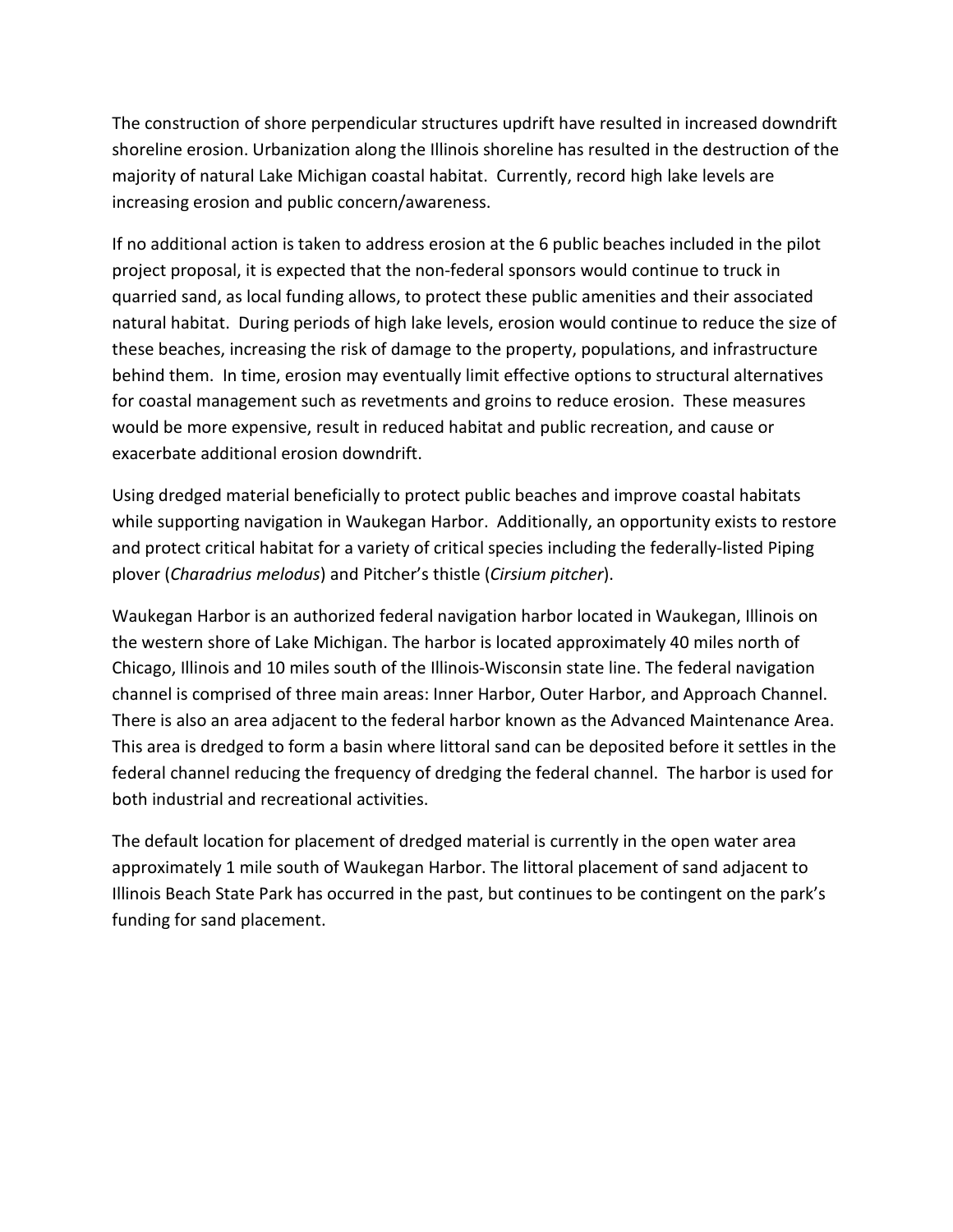

**Figure 1: Overview of Waukegan Harbor federal navigation harbor.**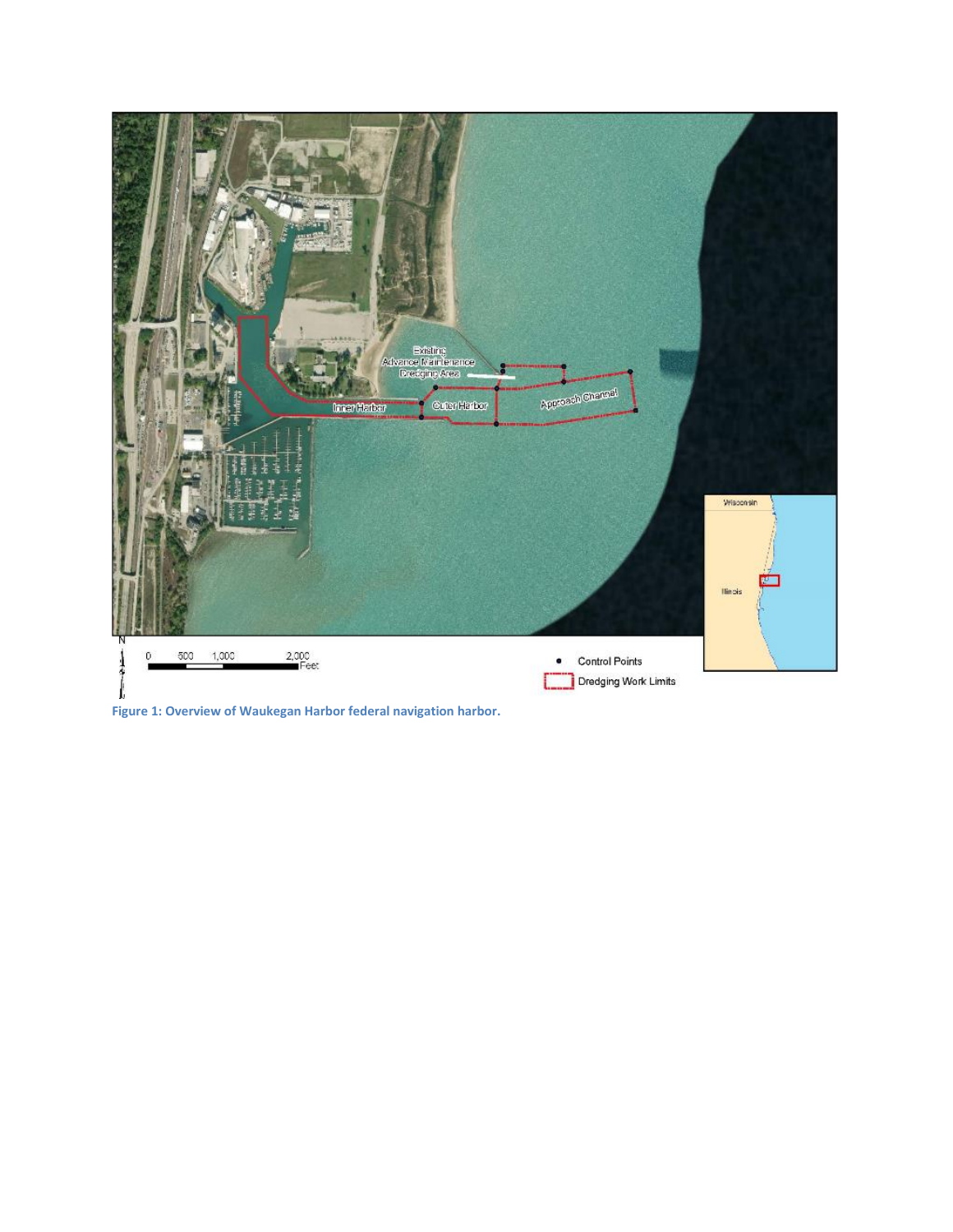

**Figure 2: Waukegan Harbor, the existing open water placement site, Illinois Beach State Park, and 6 potential placement sites for inclusion in the proposed pilot project (NOTE: Waukegan Beach is included in the 2019 EA but is not being considered in the Section 1122 Pilot Project).**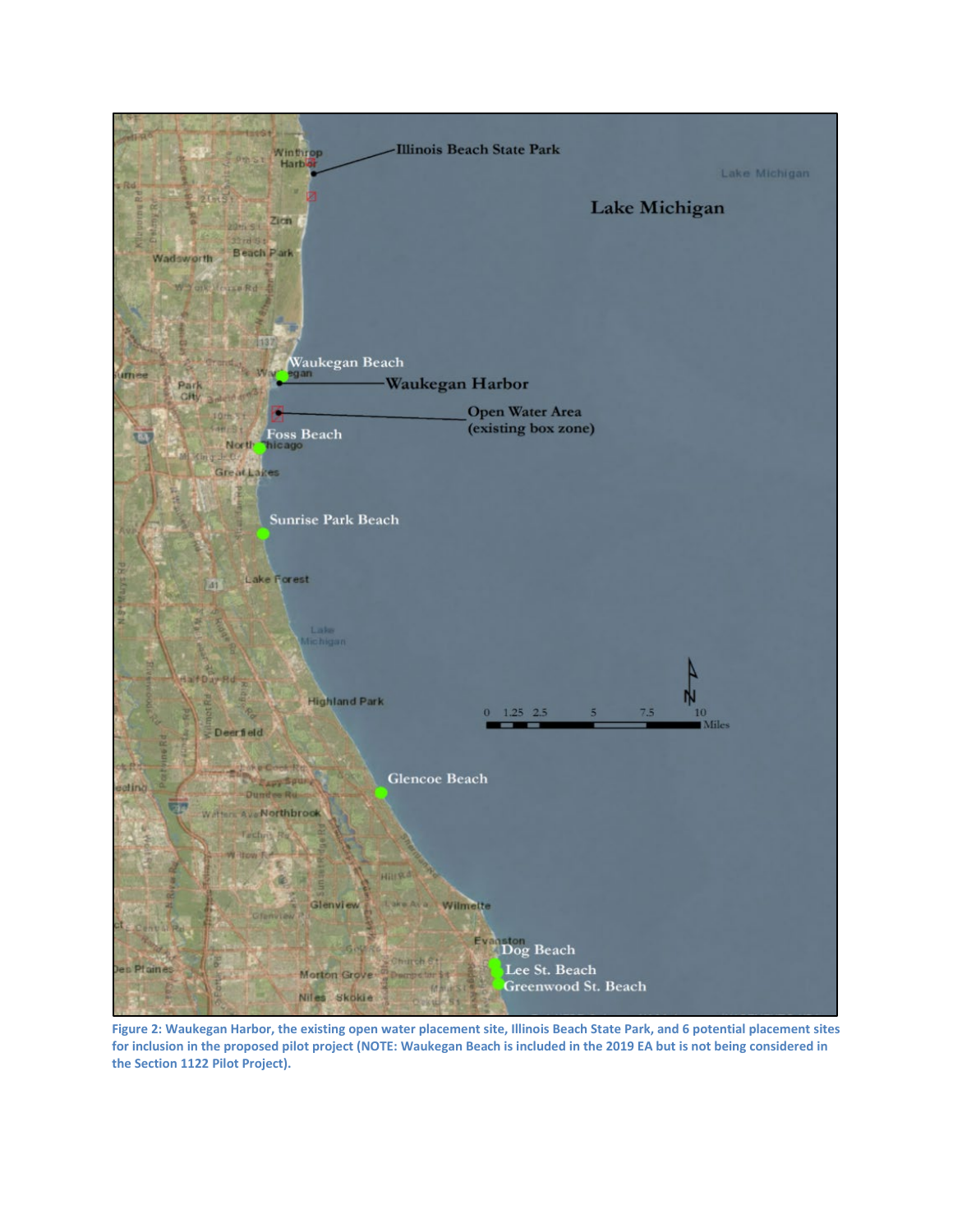## **F. Estimated Project Costs and Schedule:**

Project costs and schedule for the completion of the Feasibility Study, Design Phase, and Construction were estimated based on previous and ongoing Chicago District projects and USACE Great Lakes and Ohio River Division (LRD) project schedule recommendations. The cost and schedule are preliminary and will be refined during the Feasibility Phase of the project.

The study is anticipated to cost approximately \$240,000 to complete. Tentative feasibility cost level estimates for implementation of the pilot project are approximately \$1,200,000.

## **G. Feasibility Study Products**

The feasibility study products/documents to be prepared and reviewed are listed in the following table. The table includes only formally documented reviews. Interim products will also be reviewed on an ongoing basis, as described in the LRC Feasibility Phase Quality Control/Quality Assurance procedures.

| <b>Product/Document</b>                      | <b>DQC</b> | <b>ATR</b> | <b>IEPRI</b> | Policy/Legal |
|----------------------------------------------|------------|------------|--------------|--------------|
| <b>MII Cost Estimate</b>                     | X          |            |              |              |
| Geotechnical Engineering                     | X          |            |              |              |
| <b>Risk Assessment</b>                       | X          |            |              |              |
| Real Estate Map and Gross Appraisal          | X          |            |              |              |
| Integrated Detailed Project Report (DPR) and |            |            |              |              |
| <b>Environmental Assessment</b>              | X          | X          |              | Χ            |
| (Main Report)                                |            |            |              |              |
| Real Estate Appendix                         | X          | X          |              | X            |
| Coastal Engineering Appendix                 | X          | X          |              | X            |
| Climate Preparedness and Resiliency Appendix | x          | X          |              | X            |
| Civil Engineering Appendix                   | x          | X          |              | X            |
| Cost Estimate                                | X          | X          |              | X            |
| <b>HTRW Assessment</b>                       | x          |            |              | x            |

## **Table 1 - Feasibility Study Products**

## II. **REVIEW REQUIREMENTS**

## **A. Types of Review:**

The feasibility phase activities and documents are required to be reviewed in accordance with ER 1110-1-12 and EC 1165-2-217. This study will undergo the following reviews: District Quality Control (DQC); Agency Technical Review (ATR); Policy and Legal Review; and Public Review. These reviews are described in greater detail below.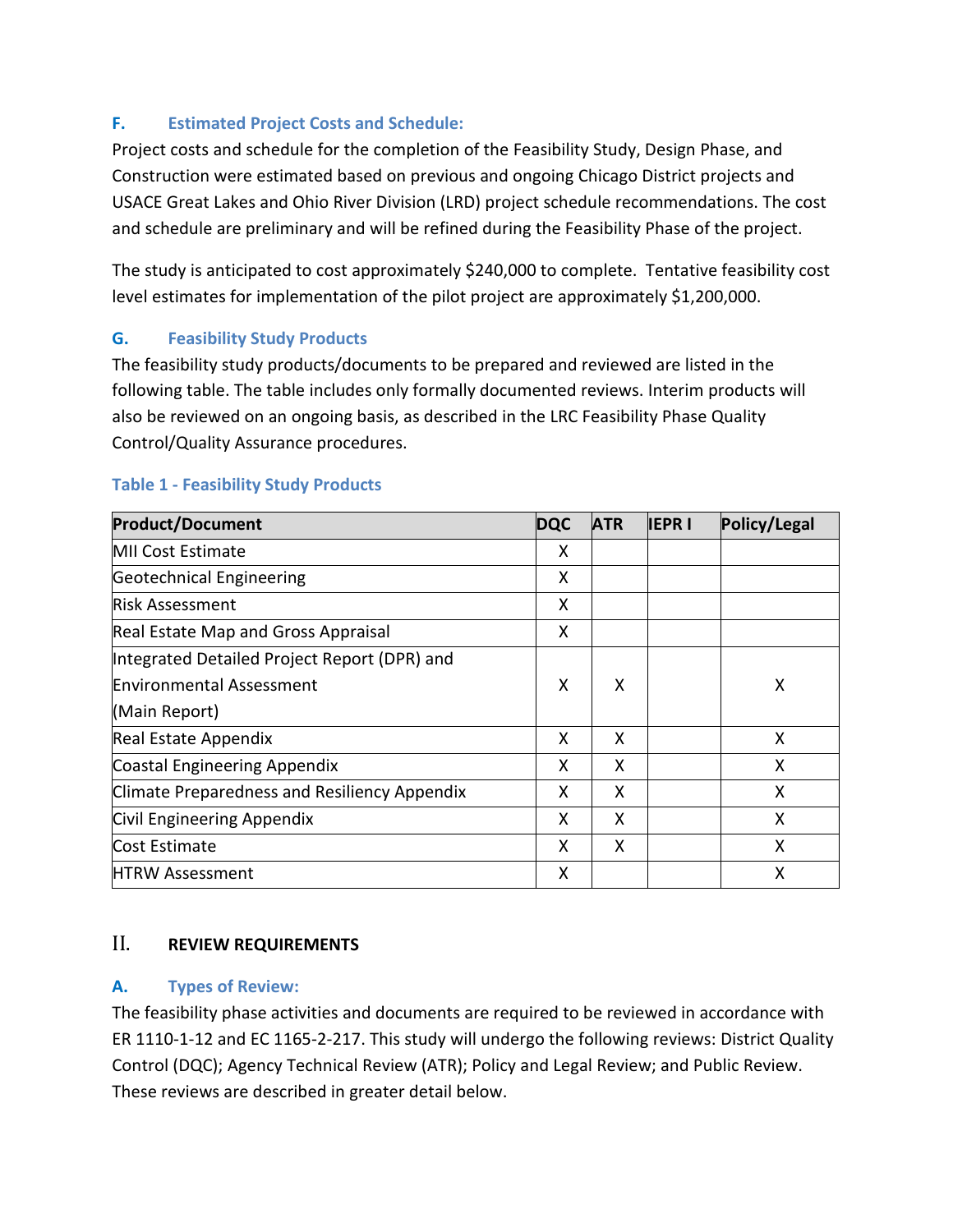## **B. District Quality Control (DQC):**

DQC procedures will be performed for all study products. Formally documented DQC will, at a minimum, be completed for the Draft Detailed Project Report, the Final Detailed Project Report, and all supporting documents. LRC Office of Counsel will be consulted to provide legal review and guidance during the feasibility study development and review process.

- a. Chicago District will perform and manage DQC procedures in accordance with the Chicago District DQC process (ISO Process; Document ID: 33360 LRC – Feasibility Phase Quality Control/Quality Assurance).
- b. DQC will be documented with a summary report / certification.
- c. Supervisors within each area of responsibility will assign appropriate, qualified staff to perform QC on their respective products. Personnel performing QC shall have the necessary expertise to address compliance with Corps policy.
- d. LRC Office of Counsel will conduct a legal sufficiency review after the completion of DQC and before submitting the DPR to the MSC.

Disciplines required for the DQC of this beneficial use of dredged material study are noted in Table 2.

| <b>DQC Team Technical Disciplines and Expertise</b> |                                                                                |                             |  |  |
|-----------------------------------------------------|--------------------------------------------------------------------------------|-----------------------------|--|--|
| <b>Technical Discipline</b>                         | <b>Peer DQC Reviewer</b>                                                       | Chief Level DQC Reviewer*   |  |  |
| <b>Plan Formulation</b>                             |                                                                                | <b>PMD-EP Chief</b>         |  |  |
| Civil Engineer                                      | Each peer-level DQC reviewer                                                   | ITSD-DC Chief               |  |  |
| Cost Estimator                                      | will have no production role                                                   |                             |  |  |
| <b>Real Estate Specialist</b>                       | in the study/project and will<br>have the necessary<br>expertise/experience to | RE Chief (Regional) and MSC |  |  |
|                                                     |                                                                                | <b>RE Appraiser</b>         |  |  |
| Biologist/Cultural Resources                        |                                                                                | <b>PMD-EF Chief</b>         |  |  |
| Geotechnical Engineer                               | thoroughly review the study                                                    | TSD-DG Chief                |  |  |
| Coastal Engineer                                    | products identified in                                                         | TSD-DH Chief                |  |  |
| <b>Environmental Engineer</b>                       | paragraph (1).                                                                 |                             |  |  |
| Economist                                           |                                                                                | <b>PMD-EP Chief</b>         |  |  |
| Policy and Legal                                    |                                                                                | Office of Counsel           |  |  |

## **Table 2 Required DQC Expertise**

## **C. Agency Technical Review (ATR):**

Agency Technical Review (ATR): ATR will be scaled to a level commensurate with the risk and complexity of the products to be reviewed. The ATR will assess whether the analyses presented are technically correct and comply with published USACE guidance, and that the document explains the analyses and results in a reasonably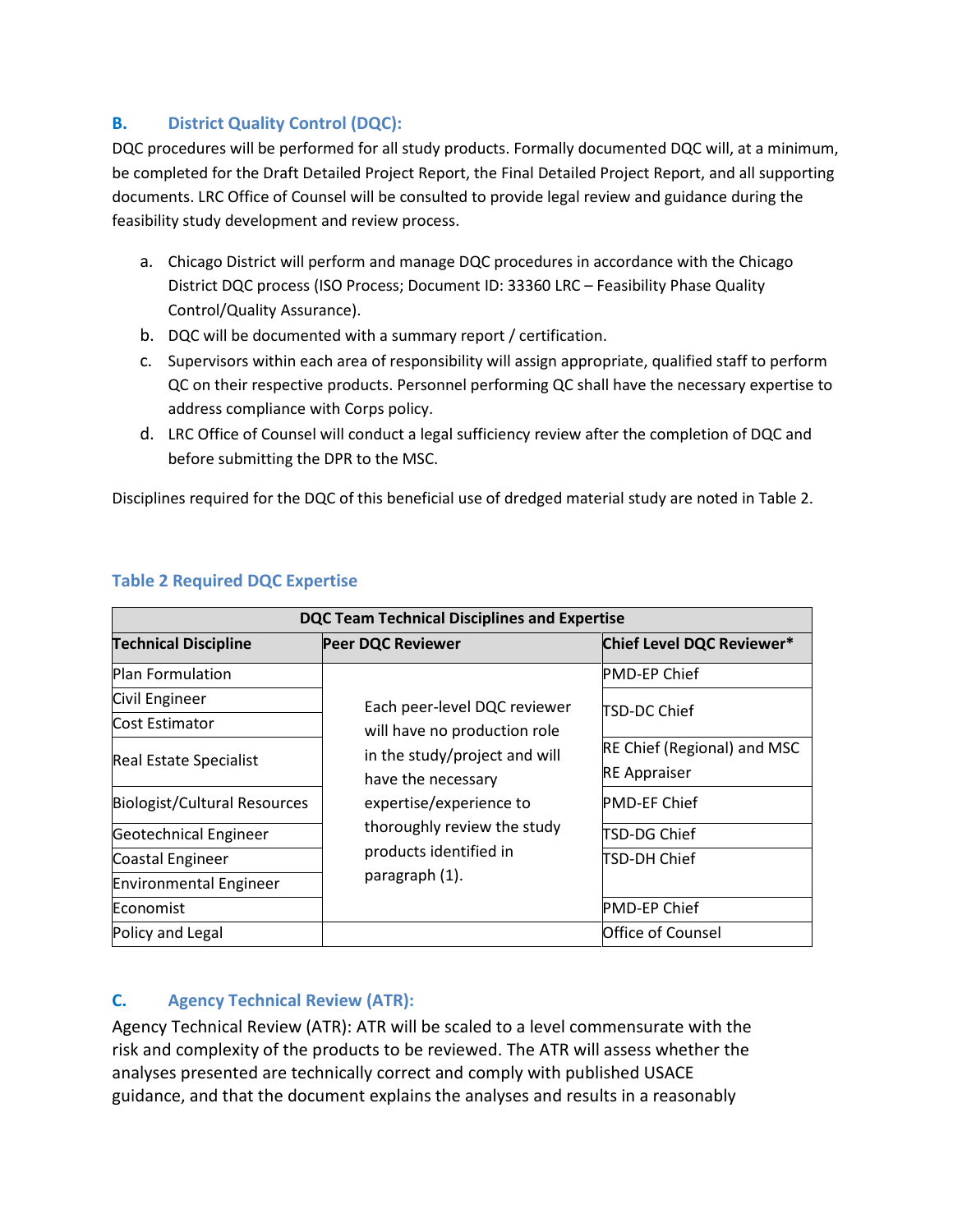clear manner for the public and decision makers. ATR is mandatory for all decision documents (including supporting data, analyses, environmental compliance documents, etc.).

- a. ATR is managed within USACE by the designated RMO and is conducted by a qualified team from outside the home district that is not involved in the dayto-day production of the project/product. The team lead will be from outside LRD.
- b. All ATR reviewers must be certified to perform ATR by USACE.
- c. ATR will be documented using DrChecks and an ATR Summary Report and Certification.

Due to the low risk associated with the implementation a beneficial use project, the total number of reviewers will be kept as small as possible without compromising the quality and completeness of the review. Multiple disciplines may be covered by a single reviewer based on appropriate experience, expertise, and certification. The disciplines required for ATR for are noted in the following table.

| <b>ATR Disciplines</b> | <b>Expertise Required</b>                                                                                                                                                                           | Justification / Rationale                                                                                                                                           |  |
|------------------------|-----------------------------------------------------------------------------------------------------------------------------------------------------------------------------------------------------|---------------------------------------------------------------------------------------------------------------------------------------------------------------------|--|
|                        |                                                                                                                                                                                                     |                                                                                                                                                                     |  |
| <b>ATR Lead</b>        | Senior professional<br>٠<br>Experience in preparing CAP<br>Section 204 decision<br>documents<br><b>Experience conducting ATR</b><br>Skills and experience to lead a<br>virtual team through the ATR | The ATR lead is necessary to<br>coordinate all ATR activities. The ATR<br>lead may also serve as a reviewer for<br>a specific discipline.                           |  |
| Plan Formulation       | process<br>Senior planner<br>Experience in beneficial use of<br>dredged material applications<br>Experienced in CAP Section 204<br>projects                                                         | A Plan Formulation Reviewer is<br>necessary to review the plan<br>formulation of non-structural<br>beneficial use of dredged material<br>measures and alternatives. |  |

## **Table 3 Required ATR Disciplines**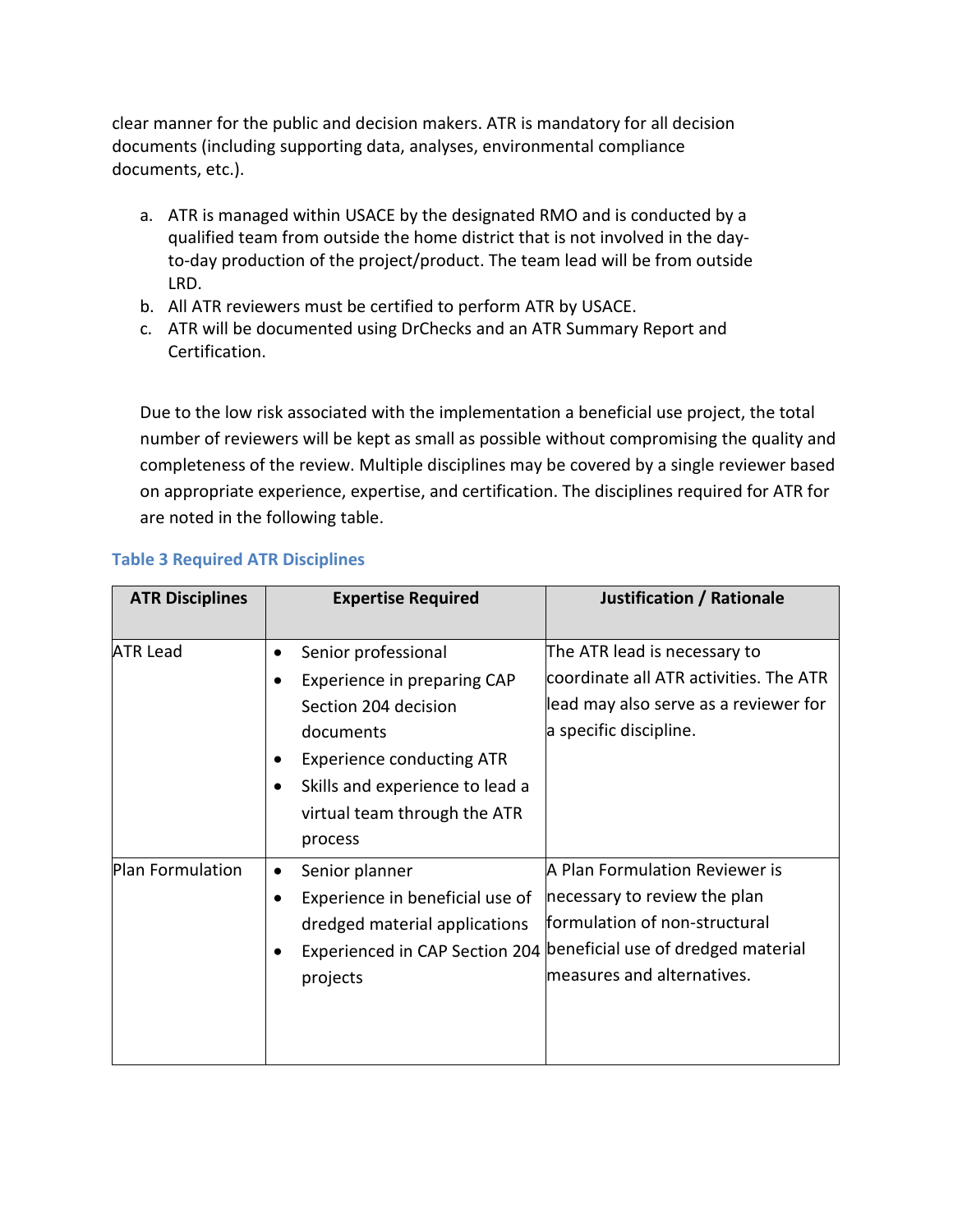| <b>ATR Disciplines</b>                                 | <b>Expertise Required</b>                                                                                                                                                                           | <b>Justification / Rationale</b>                                                                                                                                                                                                                                                                                                                                                           |
|--------------------------------------------------------|-----------------------------------------------------------------------------------------------------------------------------------------------------------------------------------------------------|--------------------------------------------------------------------------------------------------------------------------------------------------------------------------------------------------------------------------------------------------------------------------------------------------------------------------------------------------------------------------------------------|
| Biology/Cultural<br><b>Resources</b>                   | Experienced in the application<br>$\bullet$<br>of habitat models and CE/ICA<br>process for identifying the<br>recommended plan in<br>ecosystem projects.                                            | A Biology/Cultural Resources<br>Reviewer is necessary to review<br>habitat model selection and<br>application, as well as review the<br>PDT's CE/ICA using the IWR Plan<br>model.                                                                                                                                                                                                          |
| Coastal<br>Engineering                                 | Expert in the field of coastal<br>$\bullet$<br>sediment transport dynamics<br>Experience working on coastal<br>storm damage reduction and/orserve as a CPR Reviewer.<br>beach nourishment projects. | A Coastal Engineering Reviewer is<br>necessary to review the WOPC &<br>WPC. The Coastal Engineer may also                                                                                                                                                                                                                                                                                  |
| Climate<br>Preparedness and<br><b>Resiliency (CPR)</b> | Certification by the CPR<br>٠<br>Community of Practice (CoP) in<br>the Corps of Engineers Review<br><b>Certification and Access</b><br>Program (CERCAP).                                            | As required by Engineering and<br>Construction Bulletins (ECB) 2018-14,<br>at least one member of an ATR Team<br>for projects covered by this ECB, at<br>least one reviewer will be CPR<br>certified. The CPR CoP may help<br>identify those who can perform,<br>assist, or review qualitative<br>assessments. The CPR reviewer may<br>also serve as a reviewer for Coastal<br>Engineering |
| Civil Engineering                                      | Experienced with the design of<br>beach nourishment projects.                                                                                                                                       | The Civil Engineering Reviewer is<br>necessary to review design of non-<br>structural alternatives.                                                                                                                                                                                                                                                                                        |
| <b>Real Estate</b>                                     | Experienced in preparing real<br>٠<br>estate plans for non-structural<br>beach nourishment and                                                                                                      | The Real Estate Reviewer is necessary<br>to ensure all real estate requirements<br>for future implementation are<br>ecosystem restoration projects. properly identified and documented.                                                                                                                                                                                                    |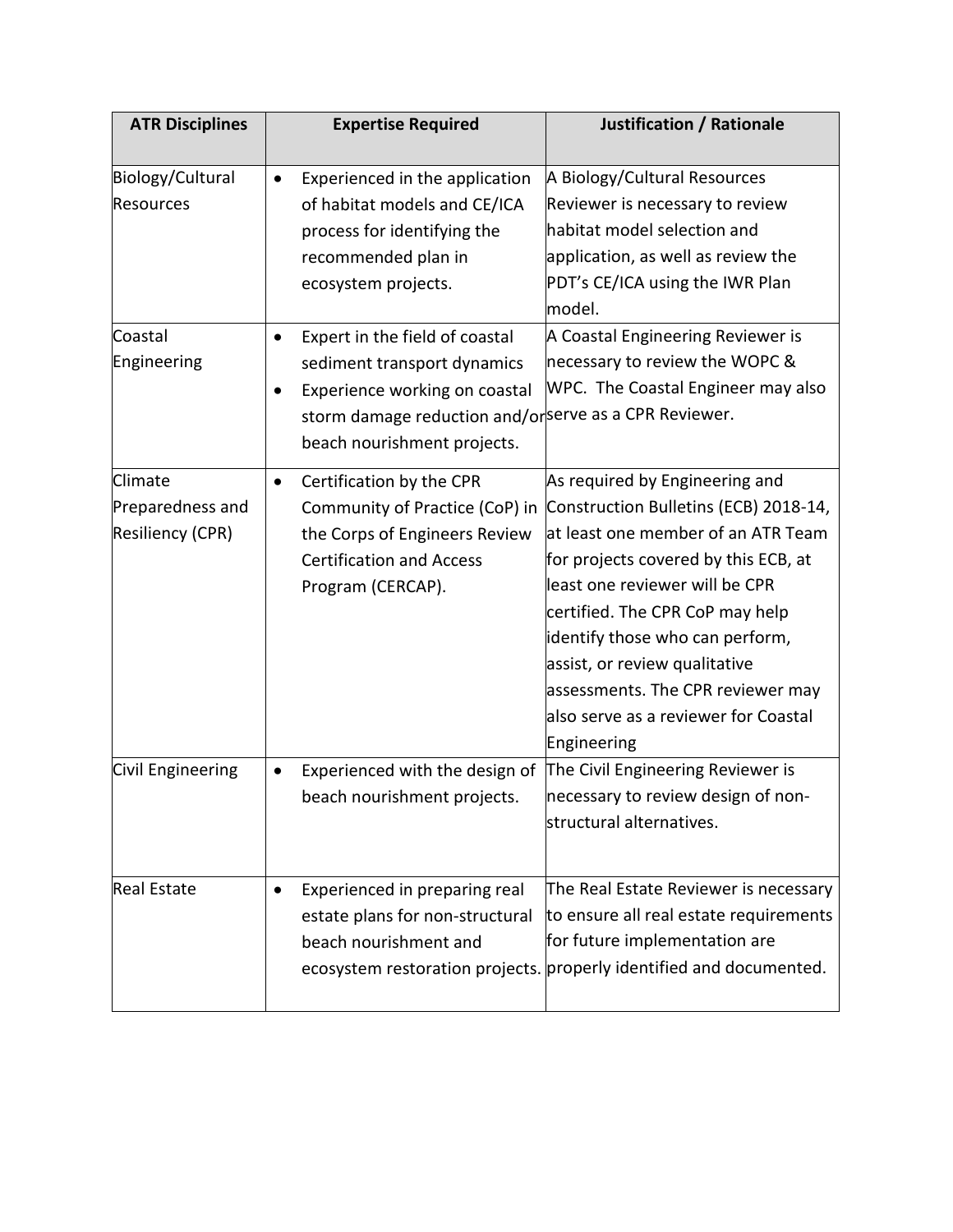| <b>ATR Disciplines</b> | <b>Expertise Required</b>                                                                                                    | Justification / Rationale                                                                                                                                           |
|------------------------|------------------------------------------------------------------------------------------------------------------------------|---------------------------------------------------------------------------------------------------------------------------------------------------------------------|
| Cost Engineering       | Experience preparing cost<br>estimates for shoreline<br>protection and/or beneficial<br>use of dredged material<br>projects. | A Cost Engineering Reviewer is<br>required by the Cost MCX. A Cost MCX<br>staff member or Pre-Certified<br>Professional will be assigned by the<br>Walla Walla MCX. |

**Type I Independent External Peer Review (IEPR):** A Type I IEPR is not required based on the mandatory triggers outlined in the Memorandum for Major Subordinate Command (MSC) and District Commanders dated April 05, 2019; the memorandum provides interim guidance on streamlining IEPR for improved civil works product delivery. This feasibility study does not meet any of the three mandatory IEPR triggers for the following reasons:

- The estimated total cost of the project, including mitigation costs, is not greater than \$200 million.
- The Governor of Illinois has not requested a peer review by independent experts.
- The study is not controversial due to significant public dispute over size, nature, or effects of the project or the economic or environmental costs or benefits of the project.

An IEPR would not provide additional benefit to the study for the following reasons:

- This study does not include the development or use of any novel methods.
- This project does not pose likely threats to health and public safety.
- There is no anticipated inter-agency interest.
- Chicago District has not received a request from the head of any federal or state agency for an IEPR.

The proposed project is not anticipated to have unique construction sequencing or a reduced or overlapping design construction schedule.

**Type II Independent External Peer Review (IEPR):** Since this document does not involve life safety concerns, as confirmed by the LRC Chief of Engineering and Construction in the District Chief of Engineering Assessment of Life-Safety Risk, a Type II IEPR would not be considered.

**Policy and Legal Review:** The draft and final document will be reviewed for their compliance with law and policy. Guidance for policy and legal compliance reviews is addressed in Appendix H, ER 1105-2-100. These reviews culminate in determinations that the recommendations in the report and the supporting analyses and coordination comply with law and policy.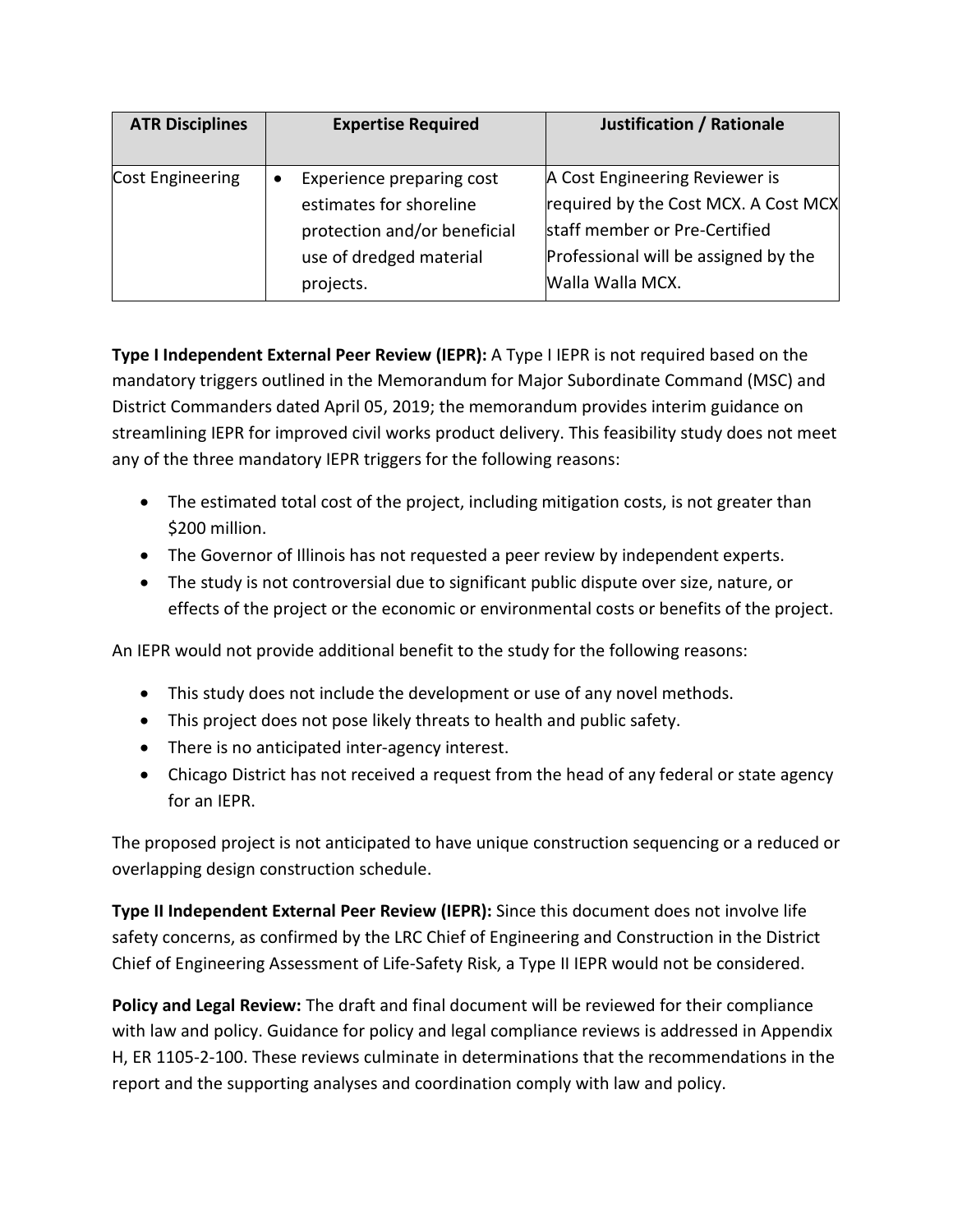#### **Public Participation:**

- Chicago District anticipates that no additional NEPA will be required for this project based on the EA that was finalized in September 2019 from a preexisting parallel effort.
- Chicago District, with the non-federal partners, will include a public involvement program designed to be similar to what would normally be carried out under NEPA to solicit public and government agency input and increase transparency.
- Chicago District shall contact agencies with regulatory review for coordination as required by applicable laws and procedures.

## III. **MODEL CERTIFICATION OR APPROVAL.**

#### **The models listed in Table 4 and Table 5 may be used to develop the decision documents.**

| <b>Planning Models</b>                            |                                                                                                                                                                                                                                                                                                                                                                                                                                                                                                                                                                                               |                                         |  |  |  |
|---------------------------------------------------|-----------------------------------------------------------------------------------------------------------------------------------------------------------------------------------------------------------------------------------------------------------------------------------------------------------------------------------------------------------------------------------------------------------------------------------------------------------------------------------------------------------------------------------------------------------------------------------------------|-----------------------------------------|--|--|--|
| <b>Model</b><br><b>Name and</b><br><b>Version</b> | Model Description and How It Will Be Used                                                                                                                                                                                                                                                                                                                                                                                                                                                                                                                                                     | <b>Certification</b><br><b>Approval</b> |  |  |  |
| <b>IWR</b><br>Planning<br>Suite                   | IWR Planning Suite assists with plan formulation by combining<br>user-defined solutions to planning problems and calculating the<br>effects of each combination or "plan." The program can assist<br>with plan comparison by conducting cost effectiveness and<br>incremental cost analyses, identifying the plans which are best<br>financial investments and displaying the effects of each on a<br>range of decision variables.                                                                                                                                                            | Certified                               |  |  |  |
| Shorebird<br>Migration<br>Model                   | The Shorebird Migration Model was developed as a shorebird<br>community management tool. It includes the spring and fall<br>migration seasons as well as variables and suitability index<br>relationships representing three functional habitats - food,<br>security, and predictability. The model is used to evaluate and<br>compare alternatives for restoration of shorebird migration<br>habitat.<br>An independent review team managed by the National<br>Ecosystem Restoration Planning Center of Expertise evaluated<br>the subject model. The Shorebird Migration Model is certified | 25 July 2018                            |  |  |  |

#### **Table 4 Planning Models**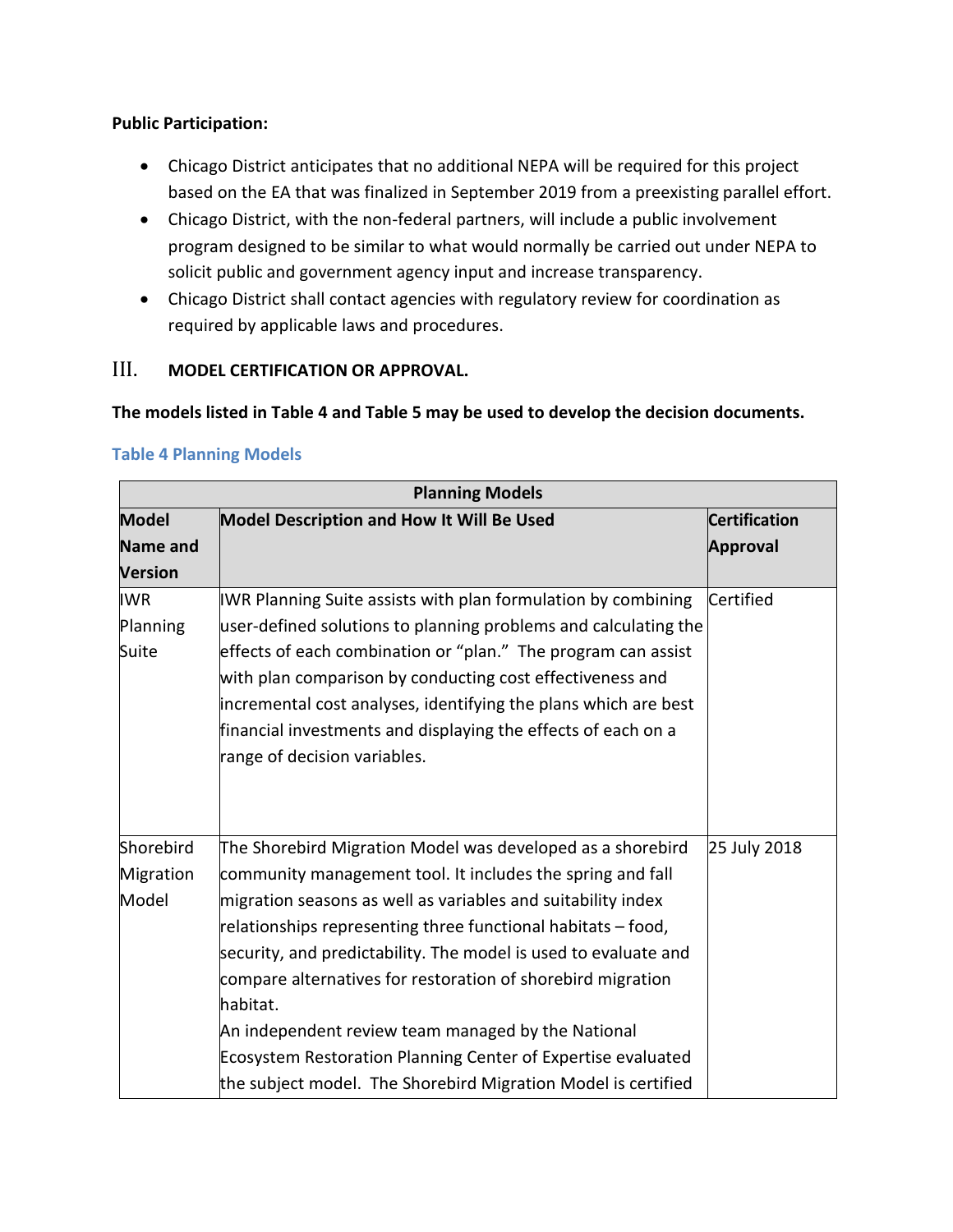| <b>Planning Models</b> |                                                                |                      |  |
|------------------------|----------------------------------------------------------------|----------------------|--|
| <b>Model</b>           | <b>Model Description and How It Will Be Used</b>               | <b>Certification</b> |  |
| <b>Name and</b>        |                                                                | <b>Approval</b>      |  |
| Version                |                                                                |                      |  |
|                        | for regional use within the US Environmental Protection Agency |                      |  |
|                        | Level II Ecoregions described in the model documentation as of |                      |  |
|                        | 25 July 2018.                                                  |                      |  |
|                        |                                                                |                      |  |
|                        |                                                                |                      |  |
|                        |                                                                |                      |  |
|                        |                                                                |                      |  |
|                        |                                                                |                      |  |
|                        |                                                                |                      |  |
|                        |                                                                |                      |  |

## **Table 5 Engineering Models**

| <b>Engineering Models</b> |                                                            |                 |  |
|---------------------------|------------------------------------------------------------|-----------------|--|
| <b>Model Name</b>         | <b>Model Description and</b>                               | <b>Approval</b> |  |
| and Version               | <b>How It Will Be Used</b>                                 | <b>Status</b>   |  |
| MII                       | MII is the second generation of the Micro-Computer Aided   | Enterprise      |  |
|                           | Cost Estimating System (MCACES). It is a detailed cost     | Model           |  |
|                           | estimating software application that was developed in      |                 |  |
|                           | conjunction with Project Time & Cost LLC. MII provides an  |                 |  |
|                           | integrated cost estimating system (software and databases) |                 |  |
|                           | that meets the U.S. Army Corps of Engineers (USACE)        |                 |  |
|                           | requirements for preparing cost estimates.                 |                 |  |
|                           |                                                            |                 |  |

A risk-based decision was made not to include a sediment transport model in this study. It is understood that the habitat created and/or protected as a result of this study will be temporary in nature and require replenishment over time. The same is anticipated to be true of the ancillary benefits to shoreline erosion and recreation. It is possible that a sediment transport model that is currently under development by ERDC may be used for monitoring and documenting success of the pilot project in the future.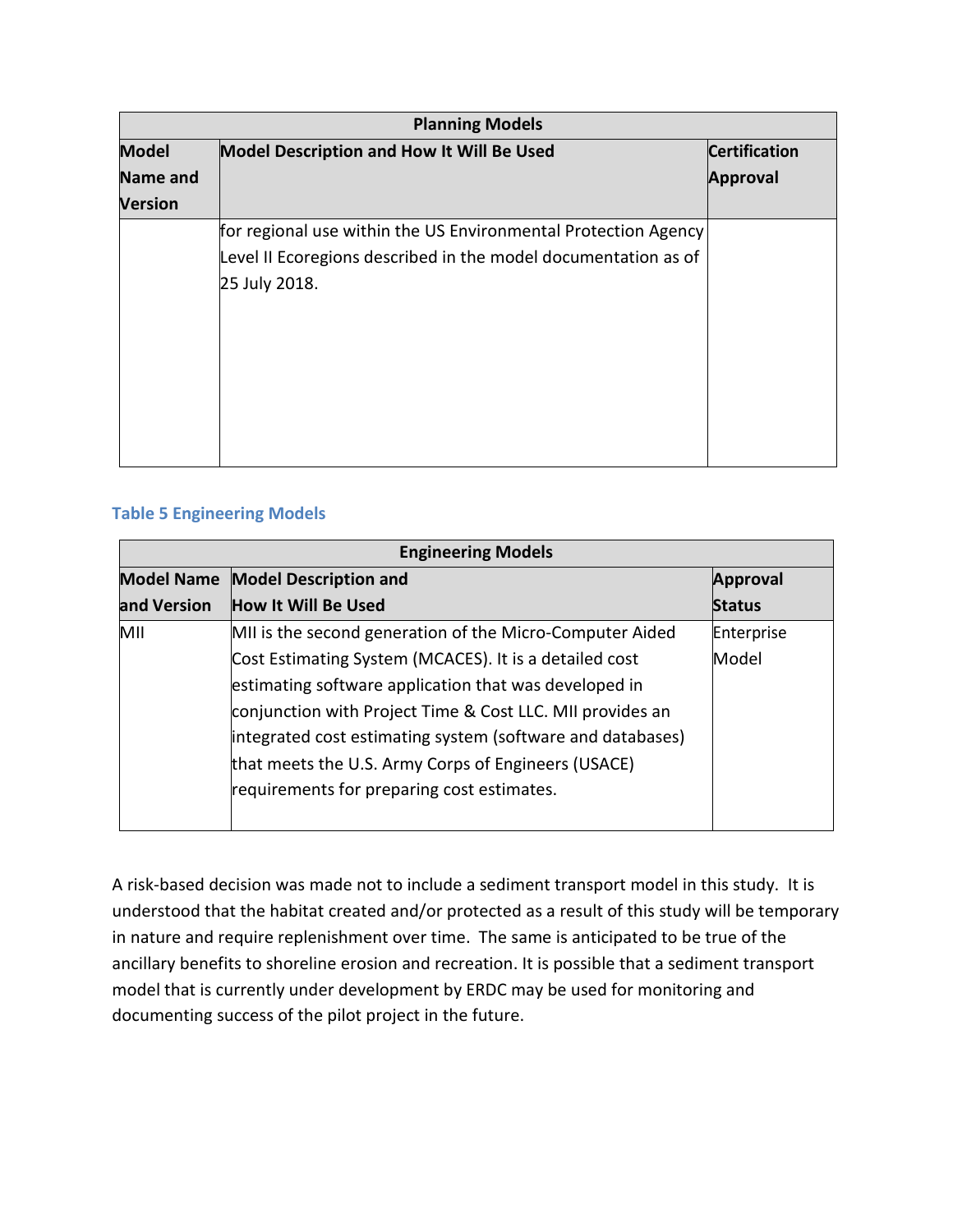## IV. **REVIEW SCHEDULE AND BUDGET.**

The schedule and budgets for formal reviews are shown in below table. Ongoing quality control will take place during the study as documented in the LRC DQC process. Below is the timeline for review activities. For this study, concurrent reviews by LRD, ATR, and the public will streamline the overall review process and occur following a successful MDM Briefing.

| <b>Product and Review Schedule</b>           |                                                                                                                  |                   |                    |             |  |
|----------------------------------------------|------------------------------------------------------------------------------------------------------------------|-------------------|--------------------|-------------|--|
| Product(s) to                                | <b>Review Level</b>                                                                                              | <b>Start Date</b> | <b>Finish Date</b> | Budget (\$) |  |
| undergo Review                               |                                                                                                                  |                   |                    |             |  |
| <b>MII Cost</b>                              | District Quality                                                                                                 | 01-Jun-2020       | 01-Jul-2020        | $$2,000^+$  |  |
| Estimate                                     | Control                                                                                                          |                   |                    |             |  |
| Draft Detailed                               | District Quality                                                                                                 |                   |                    |             |  |
| Project Report                               | Control                                                                                                          |                   |                    |             |  |
| and Integrated                               | &                                                                                                                |                   |                    |             |  |
| Environmental                                | <b>LRC Policy and</b>                                                                                            | 21-May-2020       | 31-Jun-2020        |             |  |
| Assessment (DPR Legal Sufficiency            |                                                                                                                  |                   |                    | \$8,000     |  |
| & IEA)                                       | <b>Review</b>                                                                                                    |                   |                    |             |  |
|                                              | <b>Agency Technical</b>                                                                                          |                   |                    |             |  |
| Draft DPR & IEA                              | Review                                                                                                           | 30-Jun-2020       | 31-Aug-2020        | \$10,000    |  |
|                                              | <b>LRD Policy and</b>                                                                                            |                   |                    |             |  |
|                                              | Legal Review                                                                                                     | 30-Jun-2020       | 31-Jul-2020        | \$5,000     |  |
| Draft DPR & IEA                              | (MDM)                                                                                                            |                   |                    |             |  |
|                                              | Public and Agency                                                                                                |                   |                    |             |  |
| Draft DPR & IEA                              | Review                                                                                                           | 31-Jul-2020       | 30-Aug-2020        | \$2,000     |  |
|                                              | District Quality                                                                                                 |                   |                    |             |  |
| Final DPR & IEA                              | Control                                                                                                          | 30-Aug-2020       | 31-Aug-2020        | \$2,000     |  |
|                                              | <b>LRD Policy and</b>                                                                                            |                   |                    |             |  |
| Final DPR & IEA                              | Legal Review                                                                                                     |                   |                    |             |  |
|                                              | (Submit Final                                                                                                    | 01-Sept-2020      | 30-Sept-2020       | \$1,000     |  |
|                                              | Report)                                                                                                          |                   |                    |             |  |
| Total:                                       |                                                                                                                  |                   |                    | \$30,000    |  |
| * Costs included in the overall study budget |                                                                                                                  |                   |                    |             |  |
|                                              | <sup>#</sup> Dependent upon I&R SLRA funding availability<br>* Scheduled Dates will be revised with Actual Dates |                   |                    |             |  |

#### **Table 6 Product Review Schedule and Budget**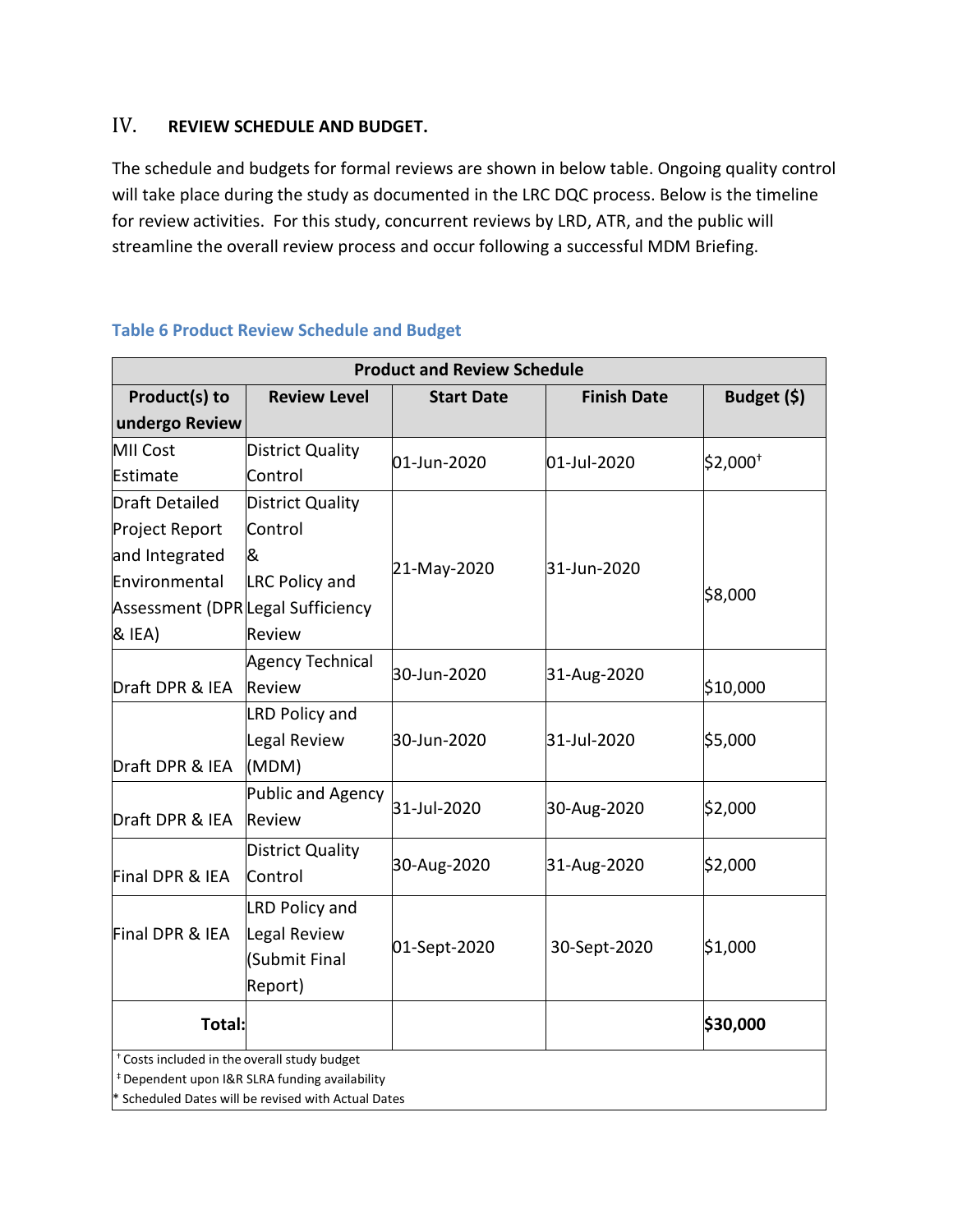## **ATTACHMENT 1: Contacts**

| <b>Function</b>     | Name (Last, First) | <b>Phone</b>       | <b>Office</b>      |
|---------------------|--------------------|--------------------|--------------------|
| <b>RMO Contact</b>  | Jarboe, Hank       | $(513) 684 - 6050$ | <b>CELRD-PDS-P</b> |
| <b>IMSC Contact</b> | Burkett, Matthew   | $(513) 684 - 2049$ | CELRD-PD-S         |

| <b>PROJECT DELIVERY TEAM</b>                                                                     |                    |               |                      |  |  |
|--------------------------------------------------------------------------------------------------|--------------------|---------------|----------------------|--|--|
| <b>Function/Discipline</b>                                                                       | Name (Last, First) | <b>Phone</b>  | <b>Office</b>        |  |  |
| Project Manager (Lead)                                                                           | Nguyen, Mike       | 312-846-5555  | <b>CELRC-PM-PM</b>   |  |  |
| Planner                                                                                          | Hoxsie, Alex       | 312-846-5587  | CELRC-PMD-EP         |  |  |
| Biologist & Cult. Resources*                                                                     | Belcik, John       | l312-846-5595 | <b>ICELRC-PMD-EF</b> |  |  |
| Geotechnical Engineer                                                                            | Ferris, Dan        | 312-846-5477  | <b>CELRC-TS-DG</b>   |  |  |
| Civil Engineer                                                                                   | Moya, Timothy      | 312-846-5593  | CELRC-TS-DC          |  |  |
| Cost Engineer                                                                                    | Gadbois, Jeremiah  | l312-846-5464 | <b>ICELRC-TS-DC</b>  |  |  |
| Coastal Engineer                                                                                 | Fuller, Jeff       | l312-846-5516 | <b>CELRC-TS-DH</b>   |  |  |
| <b>Environmental Engineer</b>                                                                    | Dove, Margaret     | 312-846-5502  | <b>CELRC-TS-DH</b>   |  |  |
| Real Estate                                                                                      | Rohde, Michael     | 312-846-5576  | CELRE-RE-O           |  |  |
| * LRC can support basic cultural resources coordination tasks. If significant cultural resources |                    |               |                      |  |  |
| concerns are identified during the feasibility phase, LRC will coordinate with an Archeologist   |                    |               |                      |  |  |
| from another District to support the study.                                                      |                    |               |                      |  |  |

| <b>DQC TEAM</b>               |                      |                |                     |  |
|-------------------------------|----------------------|----------------|---------------------|--|
| <b>Function/Discipline</b>    | Name (Last, First)   | Phone          | <b>Office</b>       |  |
| Planner                       | McClain, Kaitlyn     | (312) 846-5598 | <b>ICELC-PMD-EP</b> |  |
| Biologist & Cult. Resources   | Herleth-King, Shawna | (312) 846-5407 | <b>CELRC-PMD-EF</b> |  |
| Geotechnical Engineer         | Schulenberg, Joe     | (312) 846-5454 | <b>CELRC-TS-DG</b>  |  |
| Civil Engineer                | Rana Mishra          | (312) 846-5428 | CELRC-TS-DC         |  |
| Cost Engineer                 | Rana Mishra          | (312) 846-5428 | <b>CELRC-TS-DC</b>  |  |
| Coastal (Hydrology and        | Meyer, Kristine      | (312) 846-5510 | CELRC-TS-D-HH       |  |
| Hydraulic) Engineer           |                      |                |                     |  |
| <b>Environmental Engineer</b> | Miller, Jennifer     | (312) 846-5505 | <b>CELRC-TSD-DH</b> |  |
| Economist                     | Zach Hartley         | (312) 846-5514 | CELC-PMD-EP         |  |
| Real Estate (LRC)             | Harris, Lillian      | (312) 846-5522 | CELRE-RE-O          |  |
| Real Estate (MSC)             | <b>Appraiser TBD</b> | TBD            | CELRE-RE-O          |  |
| Policy and Legal              | Frank, Carin         | (312) 846-5353 | CELRC-OC            |  |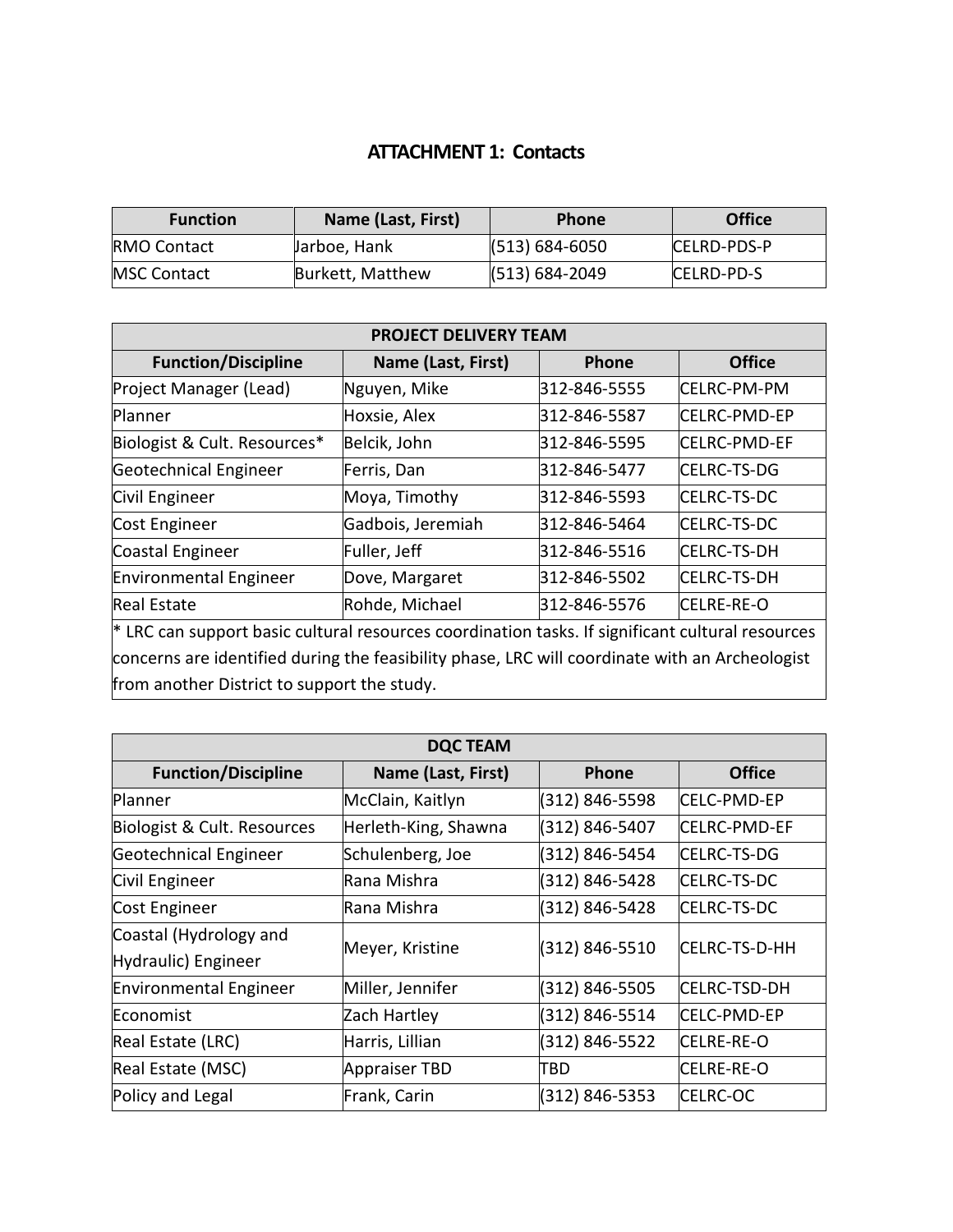| <b>ATR TEAM</b>            |                    |                |                   |  |
|----------------------------|--------------------|----------------|-------------------|--|
| <b>Function/Discipline</b> | Name (Last, First) | Phone          | <b>Office</b>     |  |
| <b>ATR Lead</b>            | Opsahl, Katie      | (651) 290-5259 | <b>CEMVP-PDF</b>  |  |
| Plan Formulation           | Opsahl, Katie      | (651) 290-5259 | <b>CEMVP-PDF</b>  |  |
| Biology/Cultural Resources | <b>Steve Clark</b> | (651) 290-5278 | CEMVP-PD-P        |  |
| Coastal Engineering        | Lisa Winter        | (978) 318-8954 | <b>CENAE-EDW</b>  |  |
| Climate Preparedness and   | Lisa Winter        | (978) 318-8954 | <b>CENDAE-EDW</b> |  |
| Resiliency (CRP)           |                    |                |                   |  |
| <b>Real Estate</b>         | TBD                |                |                   |  |
| Civil Engineering          | TBD                |                |                   |  |
| Cost Engineering           | <b>Bill Bolte</b>  | (509) 527-7585 | <b>CENWW-ECE</b>  |  |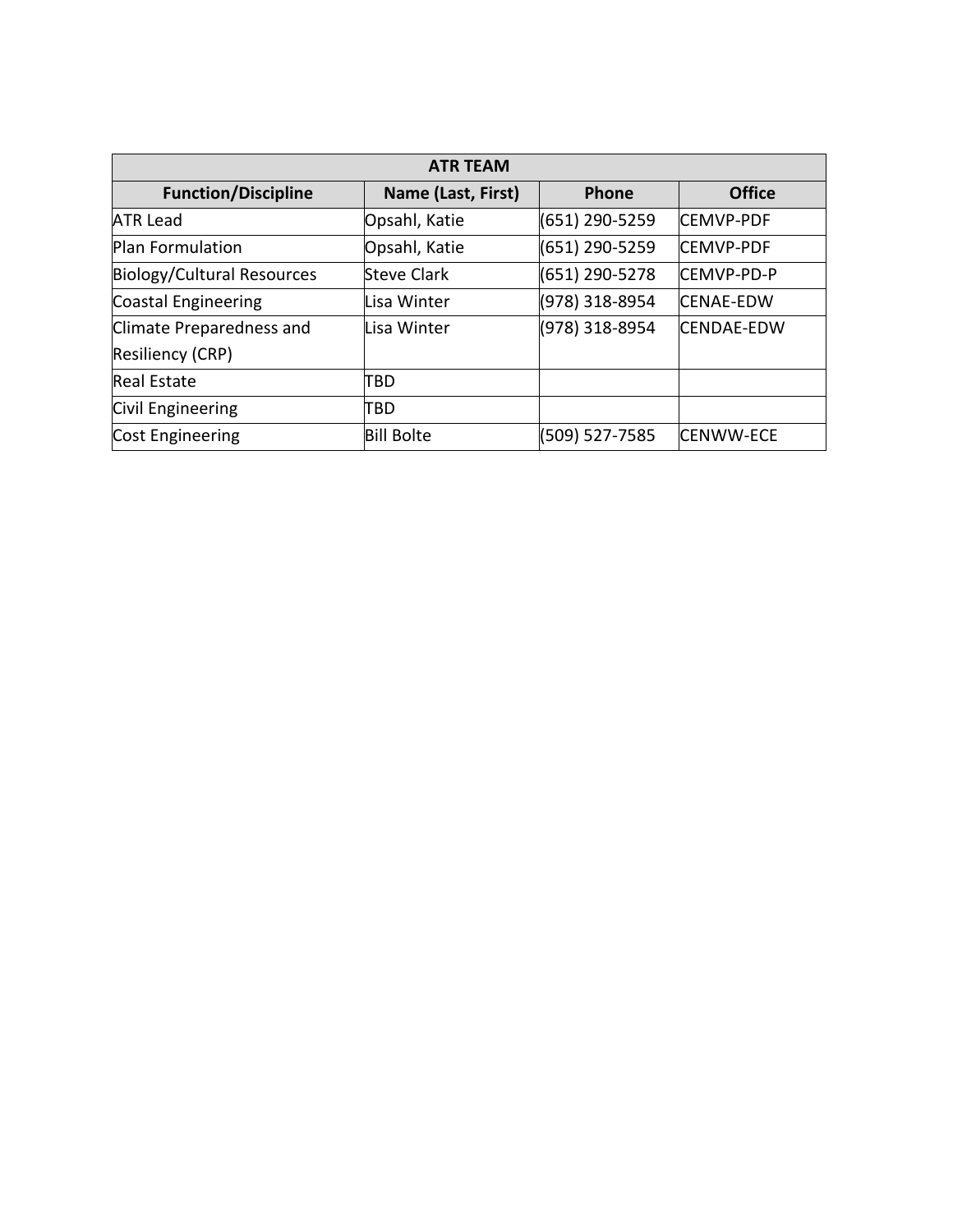| <b>MSC POLICY AND LEGAL REVIEW TEAM</b> |                    |              |               |  |
|-----------------------------------------|--------------------|--------------|---------------|--|
| <b>Function/Discipline</b>              | Name (Last, First) | <b>Phone</b> | <b>Office</b> |  |
| Plan Formulation                        |                    |              |               |  |
| Biology/Cultural Resources              |                    |              |               |  |
| Coastal and/or Hydrology and Hydraulic  |                    |              |               |  |
| (H&H) Engineering                       |                    |              |               |  |
| Civil Engineering                       |                    |              |               |  |
| Geotechnical Engineering                |                    |              |               |  |
| <b>Environmental Engineering</b>        |                    |              |               |  |
| Cost Engineering                        |                    |              |               |  |
| <b>Real Estate</b>                      |                    |              |               |  |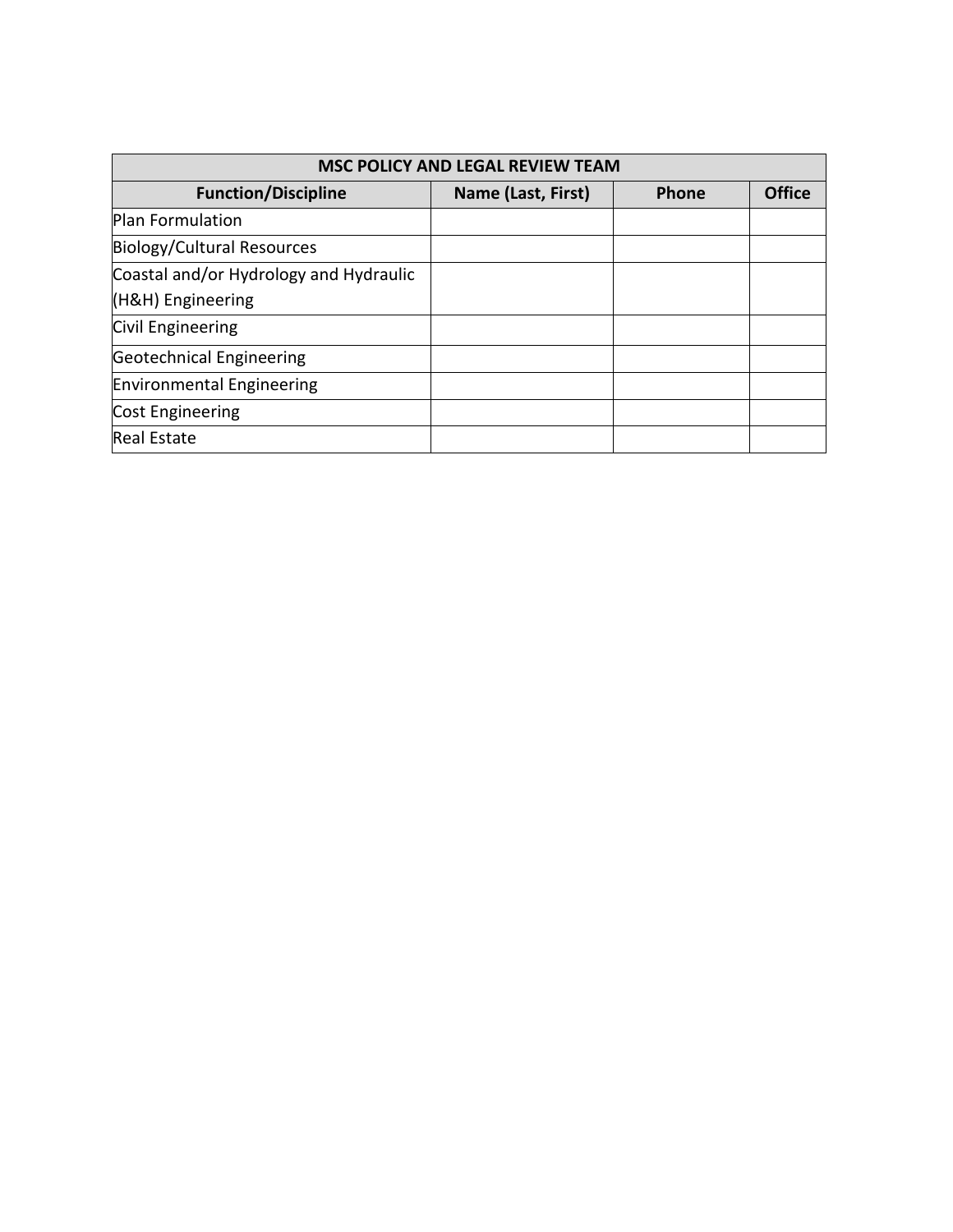# **ATTACHMENT 2: REVIEW PLAN REVISIONS LOG**

<All revisions after the initial LRD Commander approved review Plan shall be documented here, including major revisions (i.e. at initiation of Design and Implementation Phase) where LRD Commander is required and the cover page updated to reflect the latest Commander approval date. >

| Revision<br>Date | Description of Change | Page /<br>Paragraph<br>Number |
|------------------|-----------------------|-------------------------------|
|                  |                       |                               |
|                  |                       |                               |
|                  |                       |                               |
|                  |                       |                               |
|                  |                       |                               |